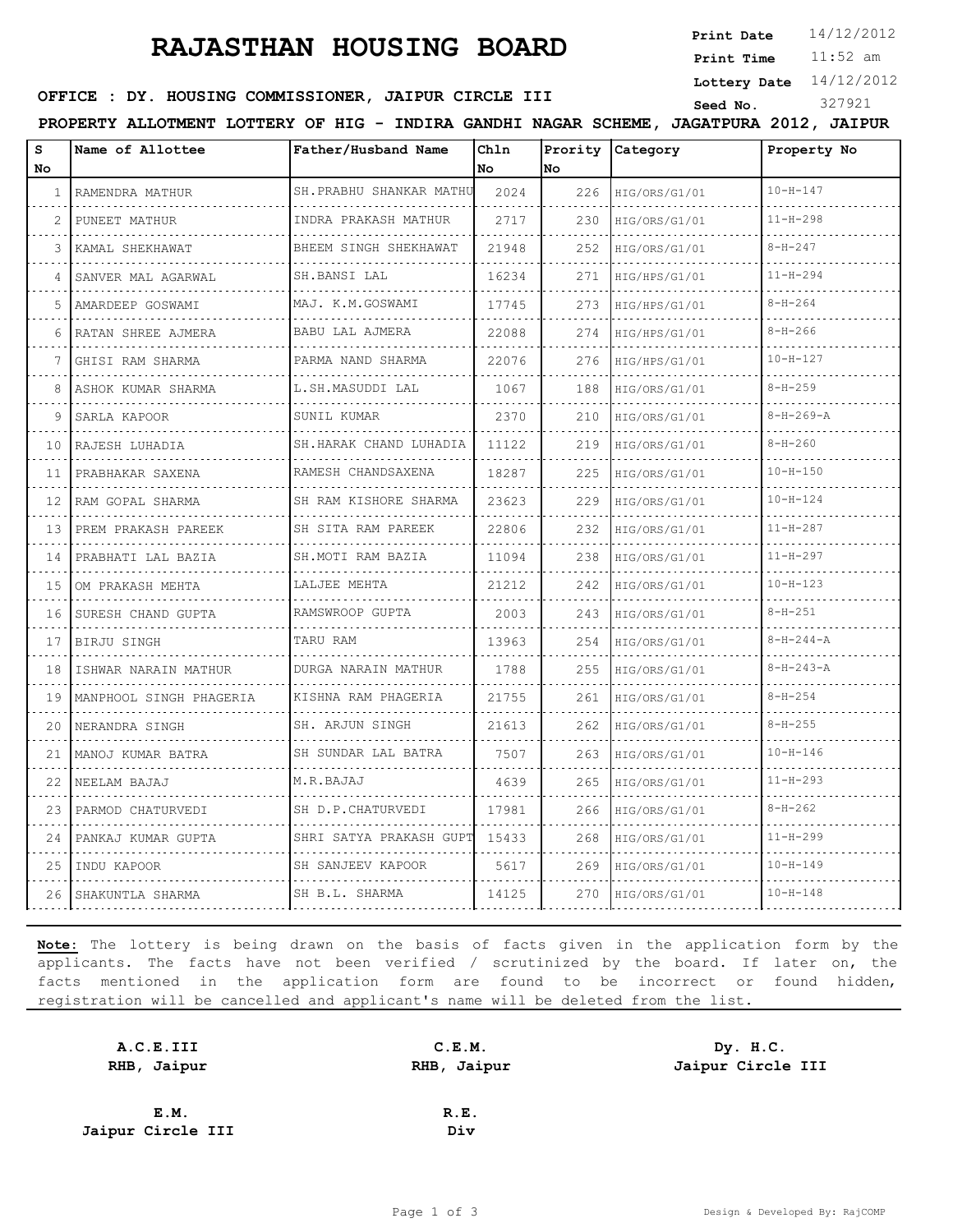# **RAJASTHAN HOUSING BOARD**

**Print Date**  $14/12/2012$ 

11:52 am **Print Time**

**Lottery Date** 14/12/2012

#### **SEED OFFICE : DY. HOUSING COMMISSIONER, JAIPUR CIRCLE III** Seed No. 327921

**PROPERTY ALLOTMENT LOTTERY OF HIG - INDIRA GANDHI NAGAR SCHEME, JAGATPURA 2012, JAIPUR**

| s<br>No | Name of Allottee          | Father/Husband Name     | Chln<br>No | Prority<br>No | Category      | Property No       |
|---------|---------------------------|-------------------------|------------|---------------|---------------|-------------------|
| 27      | GHANSHYAM DAS MAHESHWARI  | LOON KARAN JI MAHESHWAR | 10967      | 147           | HIG/HPS/G1/01 | $8 - H - 258$     |
| 28      | SANJAY GOYAL              | JAGDISHPRASAD GOYAL     | 6048       | 191           | HIG/HPS/G1/01 | $8 - H - 249$     |
| 29      | RAAJUL CHAUDHARY          | R.D.CHOUDHARY           | 22061      | 55            | HIG/HPS/G2/01 | $10 - H - 125$    |
| 30      | SHAKUNTALA MATHUR         | SH RAMESHWAR DYAL MATHU | 7091       | 56            | HIG/HPS/G2/01 | $10 - H - 151$    |
| 31      | PRADEEP KUMAR SHARMA      | MAHADEV PRASAD SHARMA   | 12902      | 57            | HIG/HPS/G2/01 | $10 - H - 145$    |
| 32      | PANCHAM RAM               | LAT.SH. DHURA RAM       | 15230      | 47            | HIG/ORS/G4/01 | $10 - H - 129$    |
| 33      | .<br>BADRI PRASAD JATAV   | .<br>SH.BHAROSI RAM     | 8615       | 49            | HIG/ORS/G4/01 | $11 - H - 288$    |
| 34      | ARUN KUMAR                | L.N.VERMA               | 18745      | 52            | HIG/HPS/G4/01 | $8-H-263$         |
| 35      | SURESH CHAND SUTHWAL      | SH. MUKHRAM SUTHWAL     | 10492      | 57            | HIG/HPS/G4/01 | $11 - H - 292$    |
| 36      | LEKH RAJ TOSANARA         | SHRI MOHAN LAL TOSAWARA | 9039       | 59            | HIG/HPS/G4/01 | $8 - H - 241 - A$ |
| 37      | MANIRAM PAHARIYA          | KARTI LAL PAHARIYA      | 15263      | 60            | HIG/HPS/G4/01 | $8 - H - 240 - A$ |
| 38      | RAMSWROOP SETHI           | GANESH RAM              | 18322      | 61            | HIG/HPS/G4/01 | $10 - H - 128$    |
| 39      | DR KABAL CHAND GOSAMI     | P R GOSAMI              | 10968      | 62            | HIG/HPS/G4/01 | $10 - H - 144$    |
| 40      | RAM PRASAD                | GHISA RAM               | 18447      | 63.           | HIG/HPS/G4/01 | $8 - H - 245 - A$ |
| 41      | RANVEER SINGH             | PANNA LAL               | 15808      | 64            | HIG/HPS/G4/01 | $8 - H - 248$     |
| 42      | DEEPENDAR SINGH MANDARWAL | SH.LAXMAN PD. MANDARWAL | 18887      | 66            | HIG/HPS/G4/01 | $10 - H - 122$    |
| 43      | HARDASS ANURAGI           | RAM LAL ANURAGI         | 12120      | 67            | HIG/HPS/G4/01 | $11 - H - 295$    |
| 44      | NEETU BARUPAL             | RAJENDRA NENAWAT<br>.   | 7242       | 68            | HIG/HPS/G4/01 | $8 - H - 256$     |
| 45      | MITHLESH BAKDIYA          | RAM SHYAY ABHAY         | 660        | 69            | HIG/HPS/G4/01 | $10 - H - 143$    |
| 46      | BHANUMATI MEENA           | LATE SH. RAM SHAI MEENA | 21794      | 37            | HIG/ORS/G5/01 | $8 - H - 268$     |
| 47      | ABHISHEK MEENA            | KHUSHI RAM MEENA        | 11223      | 42            | HIG/ORS/G5/01 | $10 - H - 131$    |
| 48      | BABU LAL MEENA            | SHIV LAL MEENA          | 10441      | 43            | HIG/ORS/G5/01 | $8 - H - 265$     |
| 49      | R.P. MEENA                | LATE SH. MANGI LAL MEEN | 6764       | 44            | HIG/ORS/G5/01 | $11 - H - 296$    |
| 50      | SHRI MOHAN MEENA          | RAM SAHAI MEENA         | 4632       | 46            | HIG/ORS/G5/01 | $8 - H - 250$     |
| 51      | MAHESH MEENA              | SHRI RAMESHWAR PRASAD M | 16623      | 79            | HIG/HPS/G5/01 | $11 - H - 301$    |
| 52      | BABU LAL MEENA            | BHORI LAL MEENA         | 22164      | 81            | HIG/HPS/G5/01 | $8 - H - 246 - A$ |

**Note:** The lottery is being drawn on the basis of facts given in the application form by the applicants. The facts have not been verified / scrutinized by the board. If later on, the facts mentioned in the application form are found to be incorrect or found hidden, registration will be cancelled and applicant's name will be deleted from the list.

| A.C.E.III         | C.E.M.      | Dy. H.C.          |
|-------------------|-------------|-------------------|
| RHB, Jaipur       | RHB, Jaipur | Jaipur Circle III |
|                   |             |                   |
| E.M.              | R.E.        |                   |
| Jaipur Circle III | Div         |                   |